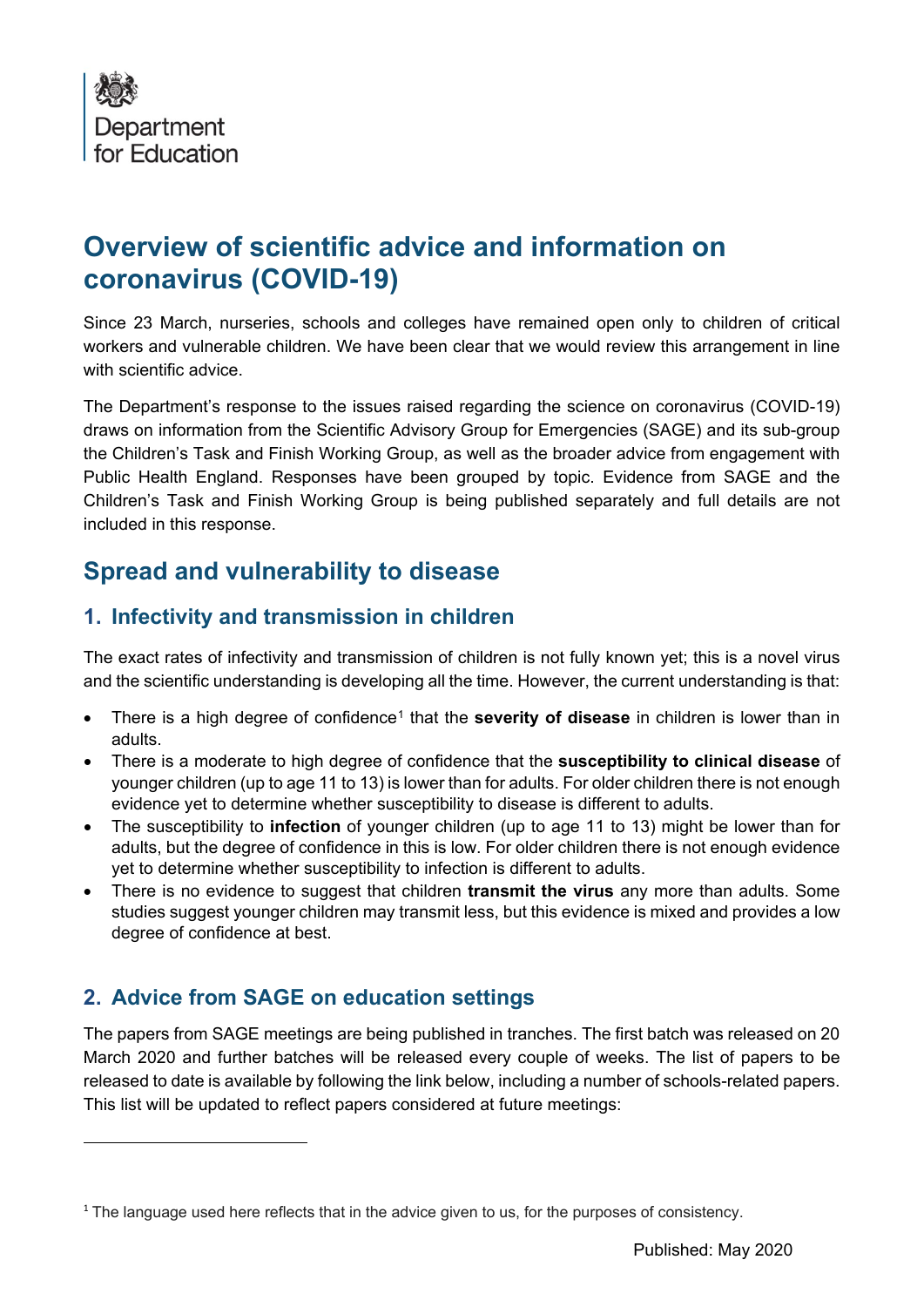[https://www.gov.uk/government/groups/scientific-advisory-group-for-emergencies-sage](https://www.gov.uk/government/groups/scientific-advisory-group-for-emergencies-sage-coronavirus-covid-19-response)[coronavirus-covid-19-response](https://www.gov.uk/government/groups/scientific-advisory-group-for-emergencies-sage-coronavirus-covid-19-response)

### **3. The impact of reopening on transmission within settings and the population**

The transmission rate of coronavirus (COVID-19) has decreased and testing capacity has increased in preparation for the rollout of contact tracing. We anticipate that by the week commencing 1 June a greater number of children can return to education and childcare settings, provided that the five key tests set by government justify the changes at the time, including that the rate of infection is decreasing. As a result, we are asking schools and childcare to plan on this basis.

The changes proposed from 11 May are expected to allow R to remain below 1 if adherence rates to social distancing measures do not drop. Any changes in adherence rates or behavioural changes could have a much larger impact on R. This is why it is critical that we continue to monitor and review the scientific advice on transmission rates before we ask education and childcare settings to invite a greater number of children to return on 1 June.

To continue monitoring transmission, staff and pupils in all settings will be eligible for testing if they become symptomatic, as will members of their households. A negative test will enable children to get back to childcare or education, and their parents to get back to work In the event of a child or member of staff testing positive for coronavirus (COVID-19), the relevant group of people within the school with whom the child has mixed closely (their cohort) should be sent home and advised to self-isolate for 14 days. For further information, read [Coronavirus \(COVID-19\): implementing protective measures](https://www.gov.uk/government/publications/coronavirus-covid-19-implementing-protective-measures-in-education-and-childcare-settings)  [in education and childcare settings.](https://www.gov.uk/government/publications/coronavirus-covid-19-implementing-protective-measures-in-education-and-childcare-settings)

# **Risks to different groups**

### **4. Clinically vulnerable groups**

#### **Shielded and clinically vulnerable children and young people**

For the vast majority of children and young people, coronavirus is a mild illness. Children and young people (0 to 18 years of age) who have been [classed as clinically extremely vulnerable due to pre](https://www.gov.uk/government/publications/guidance-on-shielding-and-protecting-extremely-vulnerable-persons-from-covid-19)[existing medical](https://www.gov.uk/government/publications/guidance-on-shielding-and-protecting-extremely-vulnerable-persons-from-covid-19) conditions have been advised to shield. We do not expect these children to be attending school or college, and they should continue to be supported at home as much as possible. Clinically vulnerable (but not clinically extremely vulnerable) people are those considered to be at a higher risk of severe illness from coronavirus. A small minority of children will fall into this category, and parents should follow medical advice if their child is in this category.

#### **Shielded and clinically vulnerable adults**

Clinically extremely vulnerable individuals are advised not to work outside the home. We are strongly advising people, including education staff, who are clinically extremely vulnerable (those with serious underlying health conditions which put them at very high risk of severe illness from coronavirus and have been advised by their clinician or through a letter) to rigorously follow shielding measures in order to keep themselves safe. Staff in this position are advised not to attend work. For more advice, read [COVID-19: guidance on shielding and protecting people defined on medical grounds as](https://www.gov.uk/government/publications/guidance-on-shielding-and-protecting-extremely-vulnerable-persons-from-covid-19)  [extremely vulnerable.](https://www.gov.uk/government/publications/guidance-on-shielding-and-protecting-extremely-vulnerable-persons-from-covid-19)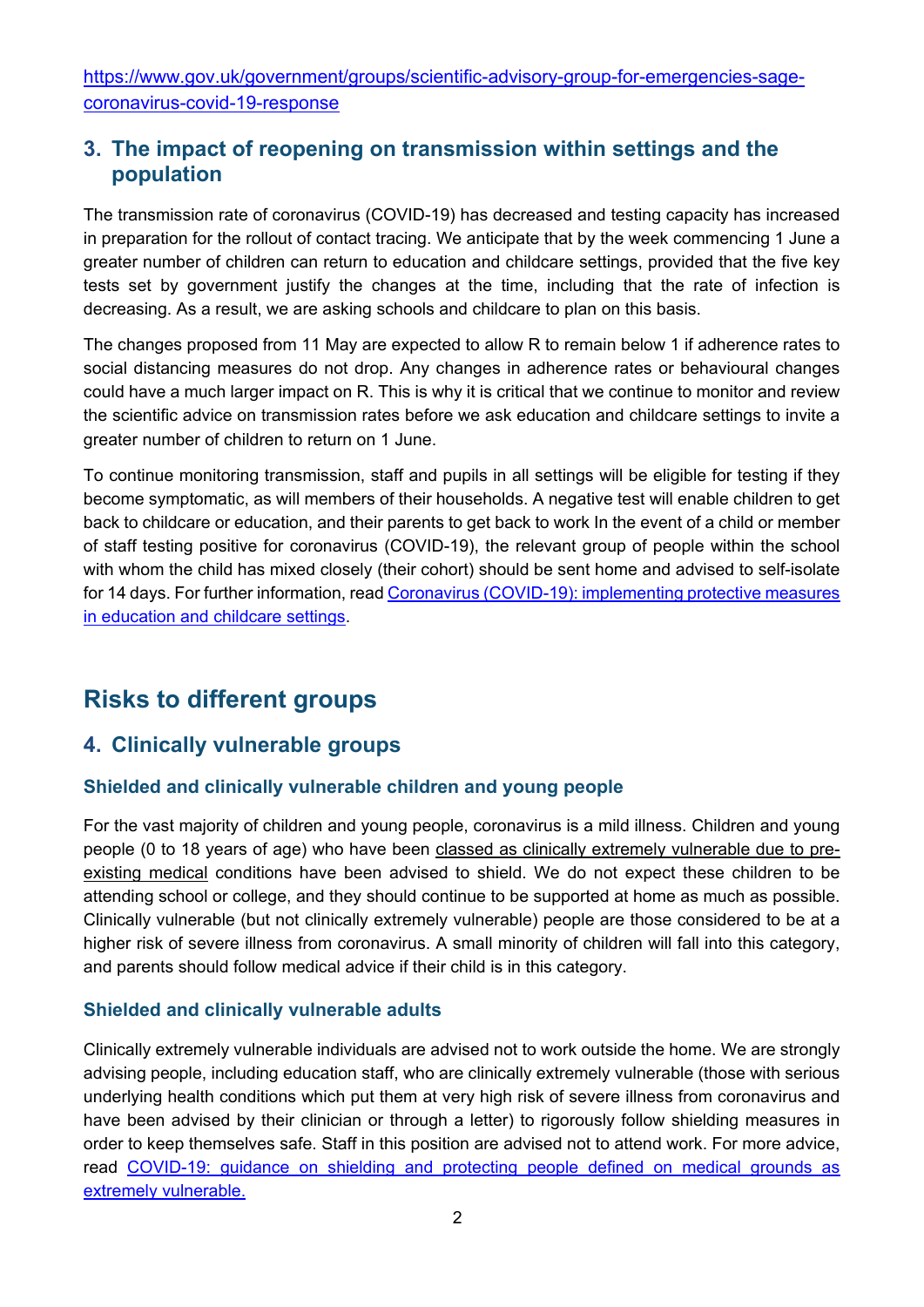Clinically vulnerable individuals who are at higher risk of severe illness (for example, people with some pre-existing conditions as set out in the [staying at home and away from others \(social distancing\)](https://www.gov.uk/government/publications/covid-19-staying-at-home-and-away-from-others-guidance-for-young-people)  [guidance](https://www.gov.uk/government/publications/covid-19-staying-at-home-and-away-from-others-guidance-for-young-people) have been advised to take extra care in observing social distancing and should work from home where possible. Education and childcare settings should endeavour to support this, for example by asking staff to support remote education, carry out lesson planning or other roles which can be done from home. If clinically vulnerable (but not clinically extremely vulnerable) individuals cannot work from home, they should be offered the safest available on-site roles, staying 2 metres away from others wherever possible, although the individual may choose to take on a role that does not allow for this distance if they prefer to do so. If they have to spend time within 2 metres of other people, settings must carefully assess and discuss with them whether this involves an acceptable level of risk.

#### **Living with a shielded or clinically vulnerable person**

If a child, young person or a member of staff lives with someone who is clinically vulnerable (but not clinically extremely vulnerable), including those who are pregnant, they can attend their education or childcare setting.

If a child, young person or staff member lives in a household with someone who is extremely clinically vulnerable, as set out in the [COVID-19: guidance on shielding and protecting people defined on](https://www.gov.uk/government/publications/guidance-on-shielding-and-protecting-extremely-vulnerable-persons-from-covid-19)  [medical grounds as extremely vulnerable,](https://www.gov.uk/government/publications/guidance-on-shielding-and-protecting-extremely-vulnerable-persons-from-covid-19) it is advised they only attend an education or childcare setting if stringent social distancing can be adhered to and, in the case of children, they are able to understand and follow those instructions. This may not be possible for very young children and older children without the capacity to adhere to the instructions on social distancing. If stringent social distancing cannot be adhered to, we do not expect those individuals to attend. They should be supported to learn or work at home.

### **5. Evidence on other groups vulnerable to COVID-19**

ONS published analysis of [coronavirus \(COVID-19\) related deaths by ethnic group, England and](https://www.ons.gov.uk/peoplepopulationandcommunity/birthsdeathsandmarriages/deaths/articles/coronavirusrelateddeathsbyethnicgroupenglandandwales/2march2020to10april2020)  [Wales: 2 March 2020 to 10 April 2020.](https://www.ons.gov.uk/peoplepopulationandcommunity/birthsdeathsandmarriages/deaths/articles/coronavirusrelateddeathsbyethnicgroupenglandandwales/2march2020to10april2020) This provisional analysis has shown that the risk of death involving coronavirus (COVID-19) among some ethnic groups is significantly higher than that of those of White ethnicity. Further research is needed to understand why some ethnic groups have higher death rates from coronavirus (COVID-19) than others.

The exact reasons for the increased risk associated with coronavirus (COVID-19) in BAME populations are not known, and there are a number of factors that could underlie this. Schools should be especially sensitive to the needs and worries of BAME members of staff, BAME parents and BAME pupils.

[ONS data](https://www.ons.gov.uk/peoplepopulationandcommunity/birthsdeathsandmarriages/deaths/bulletins/deathsregisteredweeklyinenglandandwalesprovisional/weekending1may2020#deaths-registered-by-age-group) from week ending 1 May also shows that deaths registered from coronavirus (COVID-19) are higher in older age groups. There have been two female deaths in the 1 to 14 years age group but no male deaths, and no deaths in the under 1 year age group.

The highest number (1,494) of COVID-19 deaths were among those aged 90 years and over, but the highest proportion of deaths involving coronavirus (COVID-19) out of all causes was among those aged 80 to 84 years (36.7%). Overall, there have been more deaths for males than females.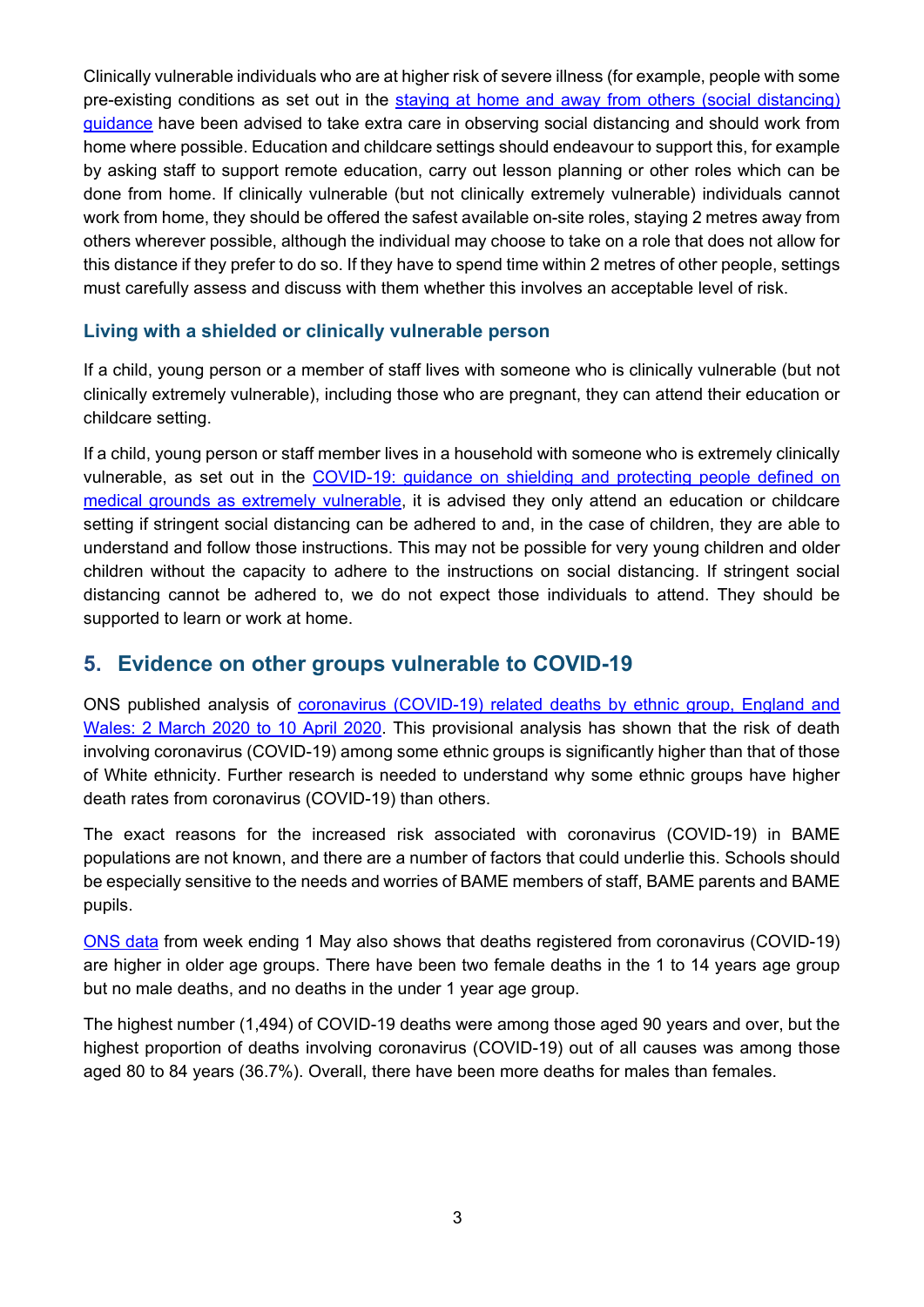# **Social distancing**

### **6. Social distancing in education settings**

Social distancing has not been factored into the models considered by SAGE. Although it is difficult to put some of these measures into place in practice in schools, particularly with younger children, [protective measures are possible.](https://www.gov.uk/government/publications/coronavirus-covid-19-implementing-protective-measures-in-education-and-childcare-settings) Hygiene will continue to be important in schools.

We know that, unlike older children and adults, early years and primary age children cannot be expected to remain 2 metres apart from each other and staff. In deciding to bring more children back to early years and schools, we are taking this into account.

To help prevent the spread of the coronavirus (COVID-19), a range of approaches and actions should be employed. These can be seen as a hierarchy of controls that, when implemented, creates an inherently safer system, where the risk of transmission of infection is substantially reduced. These include:

- minimising contact with individuals who are unwell by ensuring that those who have coronavirus symptoms, or who have someone in their household who does, do not attend childcare settings, schools or colleges
- cleaning hands more often than usual wash hands thoroughly for 20 seconds with running water and soap and dry them thoroughly or use alcohol hand rub or sanitiser ensuring that all parts of the hands are covered
- ensuring good respiratory hygiene by promoting the 'catch it, bin it, kill it' approach
- cleaning frequently touched surfaces often using standard products, such as detergents and bleach
- minimising contact and mixing by altering, as much as possible, the environment (such as classroom layout) and timetables (such as staggered break times)

See [implementing protective measures in education and childcare settings.](https://www.gov.uk/government/publications/coronavirus-covid-19-implementing-protective-measures-in-education-and-childcare-settings)

Settings are best placed to understand the risks in their individual circumstances, so we are asking every setting to carry out a risk assessment before opening. The assessment should directly address risks associated with coronavirus (COVID-19), so that sensible measures can be put in place to control those risks for children and staff.

# **Testing, contact tracing and PPE**

#### **7. Testing and contact tracing in education and childcare settings**

Testing is already available for all school staff and their household members.

When the wider cohort of children are invited to return to their education settings, all those children eligible to attend, and members of their households, will have access to testing if they display symptoms of coronavirus (COVID-19).

To access testing parents should use the [111 online coronavirus service](https://111.nhs.uk/covid-19/) if their child is 5 or over. They should call 111 if the child is under 5.

This will enable them to get back into childcare or education, and their parents or carers to get back to work, if the test proves to be negative.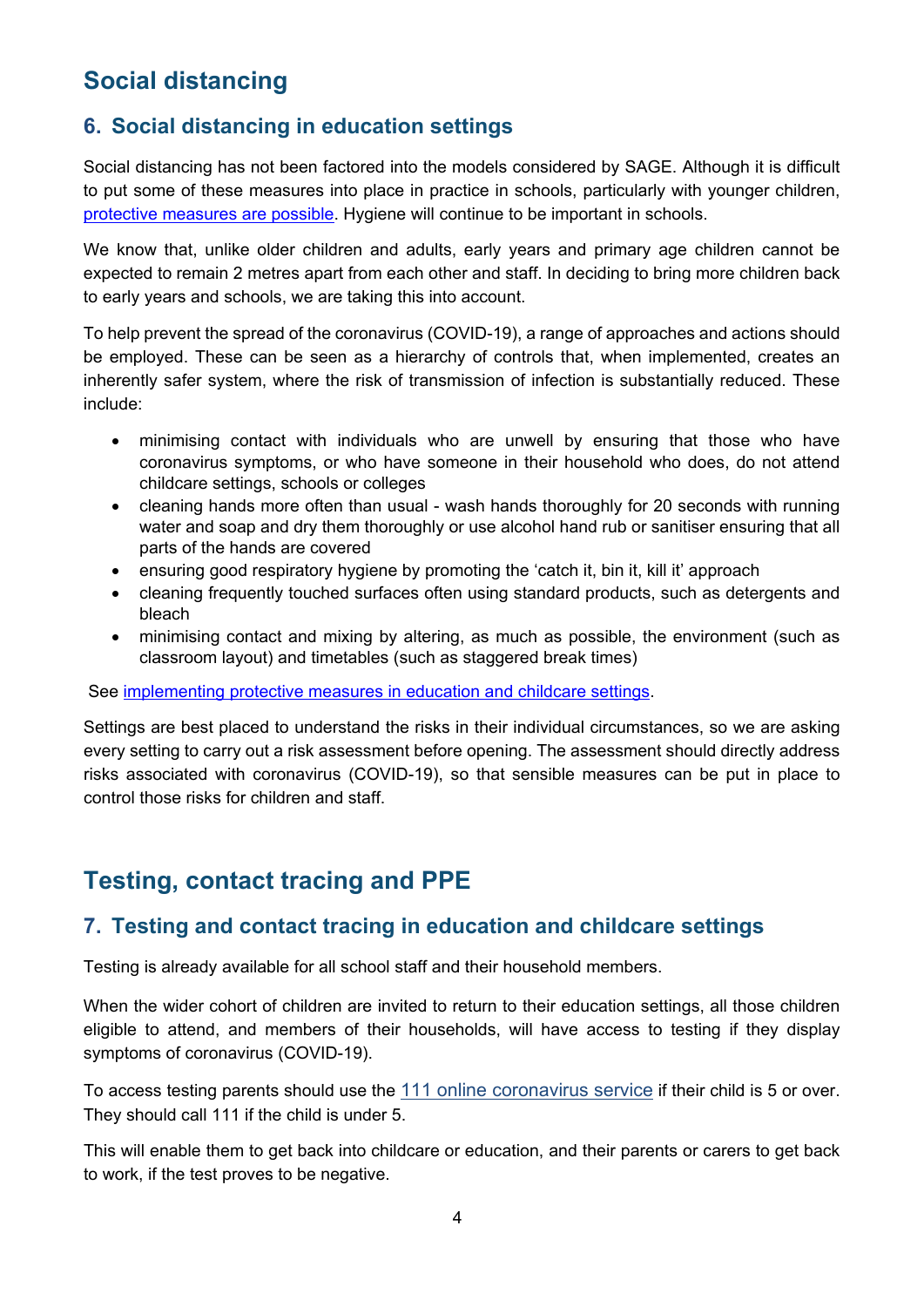In the event of a child or member of staff testing positive for coronavirus (COVID-19), the relevant group of people within the school with whom the child has mixed closely (their cohort), should be sent home and advised to self-isolate for 14 days.

As part of the national test and trace programme, if other cases are detected within the cohort or in the wider setting, Public Health England's local health protection teams will conduct a rapid investigation and will advise schools and other settings on the most appropriate action to take.

#### **8. Testing and tracing beyond education and childcare settings**

The Government is developing a new test and trace programme and has announced a target of 200,000 tests a day by the end of May. Its goal is for anyone who needs a test to access one. The programme will bring together an app, expanded web and phone-based contact tracing, and swab testing for those with potential coronavirus (COVID-19) symptoms. This programme will play an important role in helping to minimise the spread of coronavirus (COVID-19) in the future. It will also include more traditional methods of contact tracing if a child, parent or other household member tests positive. This could include, for example, direct discussion with parents or carers and schools on recent contacts. The Government is recruiting 18,000 contact tracers to support contact tracing and will recruit more if needed. They will play an important part in tracing the contacts of those with coronavirus (COVID-19), including children.

Anyone who develops symptoms compatible with coronavirus (COVID-19) is advised to self-isolate for 7 days, and their fellow household members should self-isolate for 14 days.

#### **9. Timeframes for testing and contact tracing**

We expect the app to be rolled out more widely within weeks. The integrated test and trace programme is highly complex and will need to evolve and improve over time. The test and trace programme is not a solution on its own. It is one part of a package of measures that will be needed in the months ahead to keep new infections at the lowest level possible and avoid a second peak of infection.

### **10. International comparisons on testing and contact tracing**

We are always looking to learn from other countries but our approaches need to take into account our own specific circumstances including our local systems as well as an appreciation of our cultural and societal differences. We have developed a test and trace programme that we think will work best for the UK and for the NHS.

### **11. PPE in education settings**

Wearing a face covering or face mask in schools or other education settings is not recommended. Face coverings may be beneficial for short periods indoors where there is a risk of close social contact with people you do not usually meet and where social distancing and other measures cannot be maintained, for example on public transport or in some shops. This does not apply to schools or other education settings, as protective measures will be in place ensuring children and staff only will with a small consistent group.